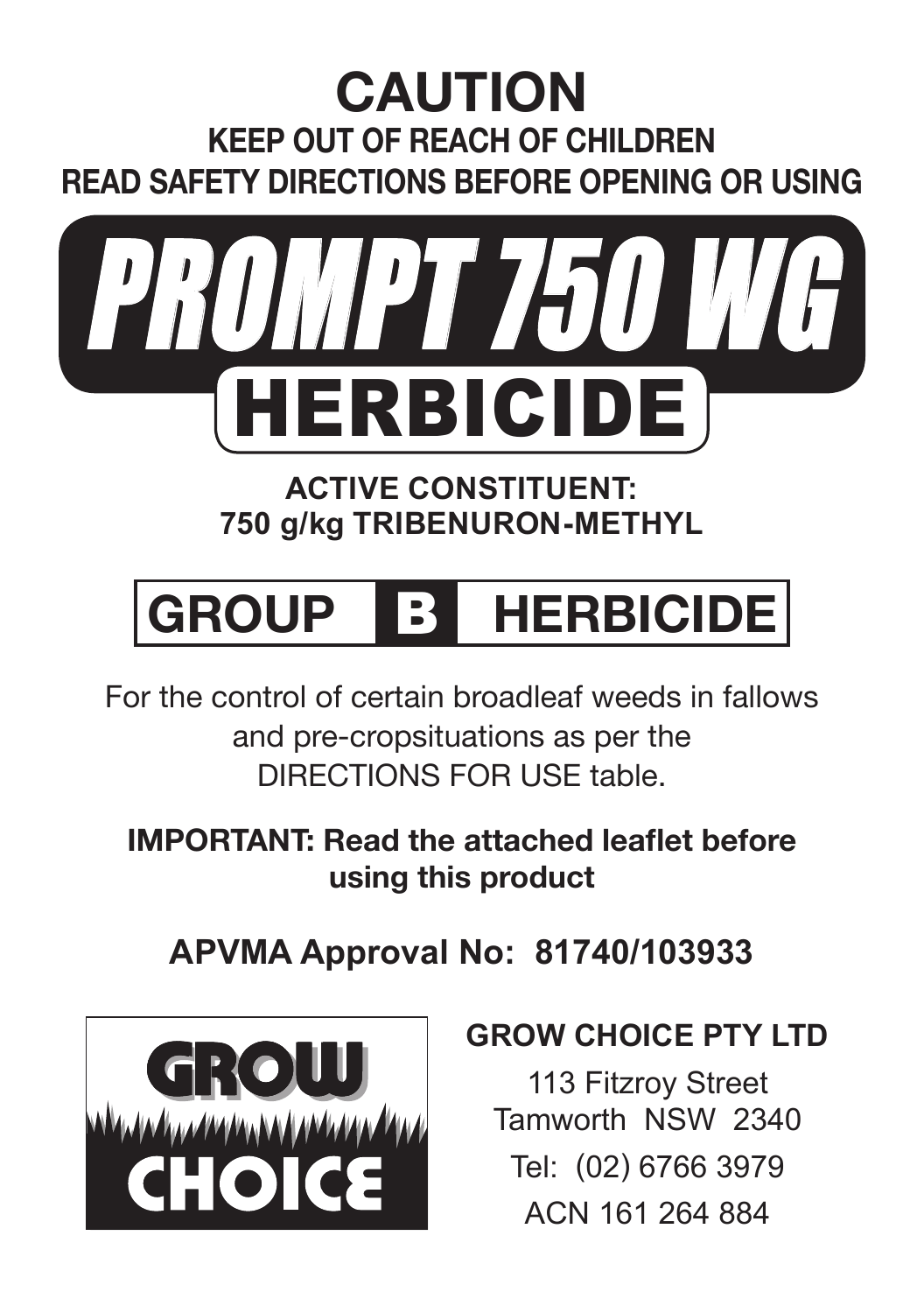# **DIRECTIONS FOR USE:**

# **RESTRAINTS**

**DO NOT** apply to weeds that are not actively growing or stressed by any cause such as adverse weather conditions, drought and water logging. Broadleaf weeds under stress frequently become less susceptible to herbicide activity. This may result in an incomplete kill or only growth suppression. If heavy grazing has occurred allow regrowth before spraying. **DO NOT** apply if rainfall is expected within 2 hours.

# **Minimum volumes of prepared spray to be applied:**

- **Ground application**  50L/ha
- **Aerial application**  20L/ha

Use prepared spray suspensions within two days of preparation, otherwise significant breakdown may occur.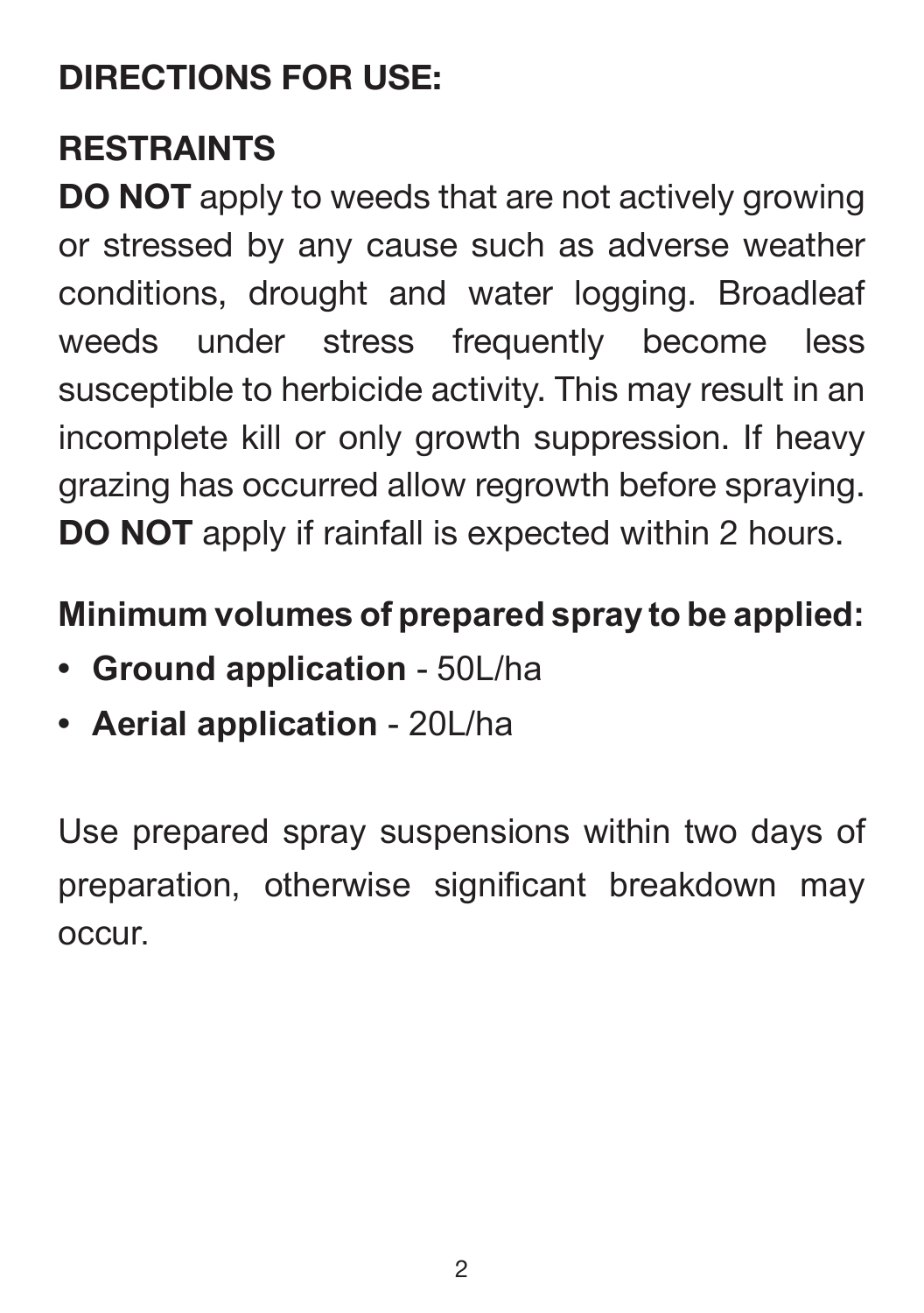Prompt 750 WG Herbicide used alone - NSW & Qld Only **Prompt 750 WG Herbicide used alone – NSW & Qld Only**

| COMMENTS<br>CRITICAL                                                                                                                               | countering measure, DO NOT use<br>crop following the use of PROMPT<br>750 WG Herbicide as a preceding<br>an ALS inhibitor herbicide in the<br>fallow or pre-crop treatment.<br>As a herbicide Resistance | as a preceding fallow<br>countering measure,<br>inhibitor herbicide in<br>the use of PROMPT<br>750 WG Herbicide<br>the crop following<br>DO NOT use an<br>As a herbicide<br>Resistance<br>or pre-crop<br>treatment.<br>ALS.<br>and/or are present in<br>in the PROMPT 750<br>mixture as specified<br>WG Herbicide and<br>Tank Mixes table.<br>a more advanced<br>50 per m2) use a<br>If weeds are at<br>high numbers<br>growth stage<br>(greater than<br>Glyphosate<br>Glyphosate |
|----------------------------------------------------------------------------------------------------------------------------------------------------|----------------------------------------------------------------------------------------------------------------------------------------------------------------------------------------------------------|-----------------------------------------------------------------------------------------------------------------------------------------------------------------------------------------------------------------------------------------------------------------------------------------------------------------------------------------------------------------------------------------------------------------------------------------------------------------------------------|
| WEEDS GROWTH<br>APPLICATION<br><b>STAGE AT</b>                                                                                                     | Apply up to the 10-leaf<br>stage                                                                                                                                                                         | Apply up to the 6-leaf<br>stage                                                                                                                                                                                                                                                                                                                                                                                                                                                   |
| <b>RATE</b><br>g/ha                                                                                                                                | 25                                                                                                                                                                                                       | 25                                                                                                                                                                                                                                                                                                                                                                                                                                                                                |
| <b>CONTROLLED</b><br>WEEDS                                                                                                                         | Amaranthus / Boggabri<br>(Amaranthus mitchelli)<br>Caltrop/Yellowvine<br>(Sonchus oleraceus)<br>(Tribulus terrestris)<br><b>Milk Thistle</b><br>Sowthistle/<br>weed                                      | (Lamium amplexicaule)<br>Deadnettle                                                                                                                                                                                                                                                                                                                                                                                                                                               |
| intervals between<br>-refer to Crop<br>PRE-CROP<br>and sowing)<br>section for<br>application<br>CROP<br>FALLOW<br>minimum<br><b>Options</b><br>and |                                                                                                                                                                                                          |                                                                                                                                                                                                                                                                                                                                                                                                                                                                                   |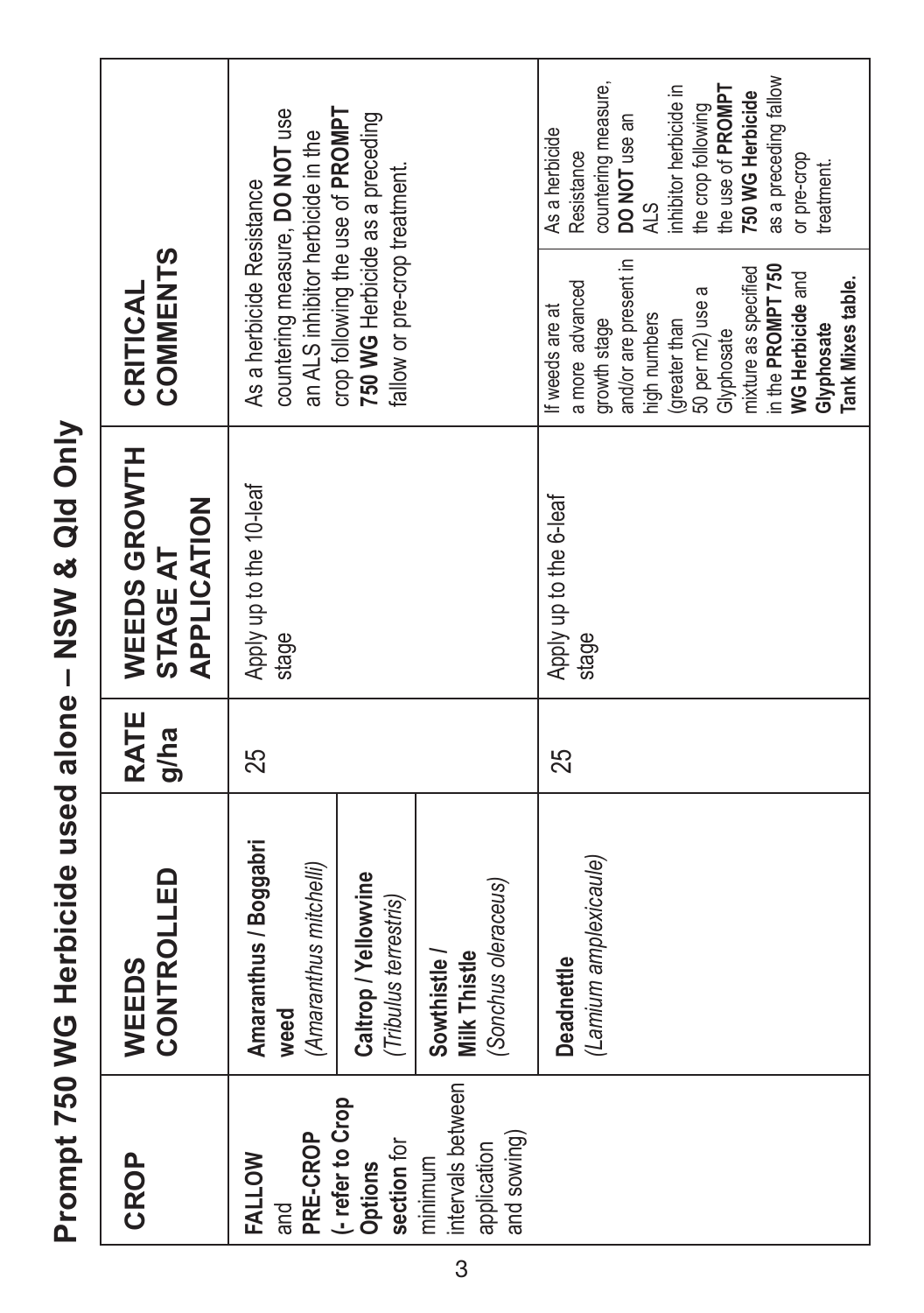| <b>CROP</b>                                                   | CONTROLLED<br>WEEDS                                                                                                                                                                                                                                    | <b>RATE</b><br>g/ha | WEEDS GROWTH<br>APPLICATION<br><b>STAGE AT</b> | <b>COMMENTS</b><br>CRITICAL                                                                                                                                                                       |                                                                                                                                                                                                                         |
|---------------------------------------------------------------|--------------------------------------------------------------------------------------------------------------------------------------------------------------------------------------------------------------------------------------------------------|---------------------|------------------------------------------------|---------------------------------------------------------------------------------------------------------------------------------------------------------------------------------------------------|-------------------------------------------------------------------------------------------------------------------------------------------------------------------------------------------------------------------------|
| <b>FALLOW</b><br>and                                          | Medics (Native)<br>(Medicago spp.)                                                                                                                                                                                                                     | 30                  | Apply up to 5cm diameter                       | growth stage and/or are present in high<br>numbers (greater than 50 per m2) use<br>If weeds are at a more advanced                                                                                |                                                                                                                                                                                                                         |
| (- refer to Crop<br>PRE-CROP<br>section for<br><b>Options</b> | New Zealand Spinach<br>tetregonoides)<br>Tetragonia                                                                                                                                                                                                    | 20                  | Apply up to the 10-leaf<br>stage               | the PROMPT750 WG Herbicide and<br>a Glyphosate mixture as specified in<br>Glyphosate Tank Mixes table.                                                                                            |                                                                                                                                                                                                                         |
| intervals between<br>and sowing)<br>application<br>minimum    | (Lactuca serriola)<br>Prickly Lettuce                                                                                                                                                                                                                  | 30                  | Apply up to the 4-leaf<br>stage                | m2) use a Glyphosate<br>and/or are present in<br>mixture as specified<br>(greater than 50 per<br>Б<br>more advanced<br>If weeds are at<br>in Tank Mixes<br>high numbers<br>growth stage<br>table. | Resistance countering<br>or pre-crop treatment.<br>herbicide in the crop<br>use an ALS inhibitor<br>following the use of<br>a<br>measure, DO NOT<br>WG Herbicide as<br>preceding fallow<br>As a herbicide<br>PROMPT 750 |
|                                                               | (Rapistrum rugosum)<br><b>Turnip Weed</b>                                                                                                                                                                                                              | 20                  | Apply up to flowering                          |                                                                                                                                                                                                   |                                                                                                                                                                                                                         |
| final spray volume.                                           | PROMPT 750 WG Herbicide alone by air, in addition to a non-ionic surfactant, add a mineral spray oil at 1L/100L (1% v/v) of<br>Always add non-ionic surfactant (1000g/L – non buffering type) at 100 mL/100L (0.1% v/v) of final volume. When applying |                     |                                                |                                                                                                                                                                                                   |                                                                                                                                                                                                                         |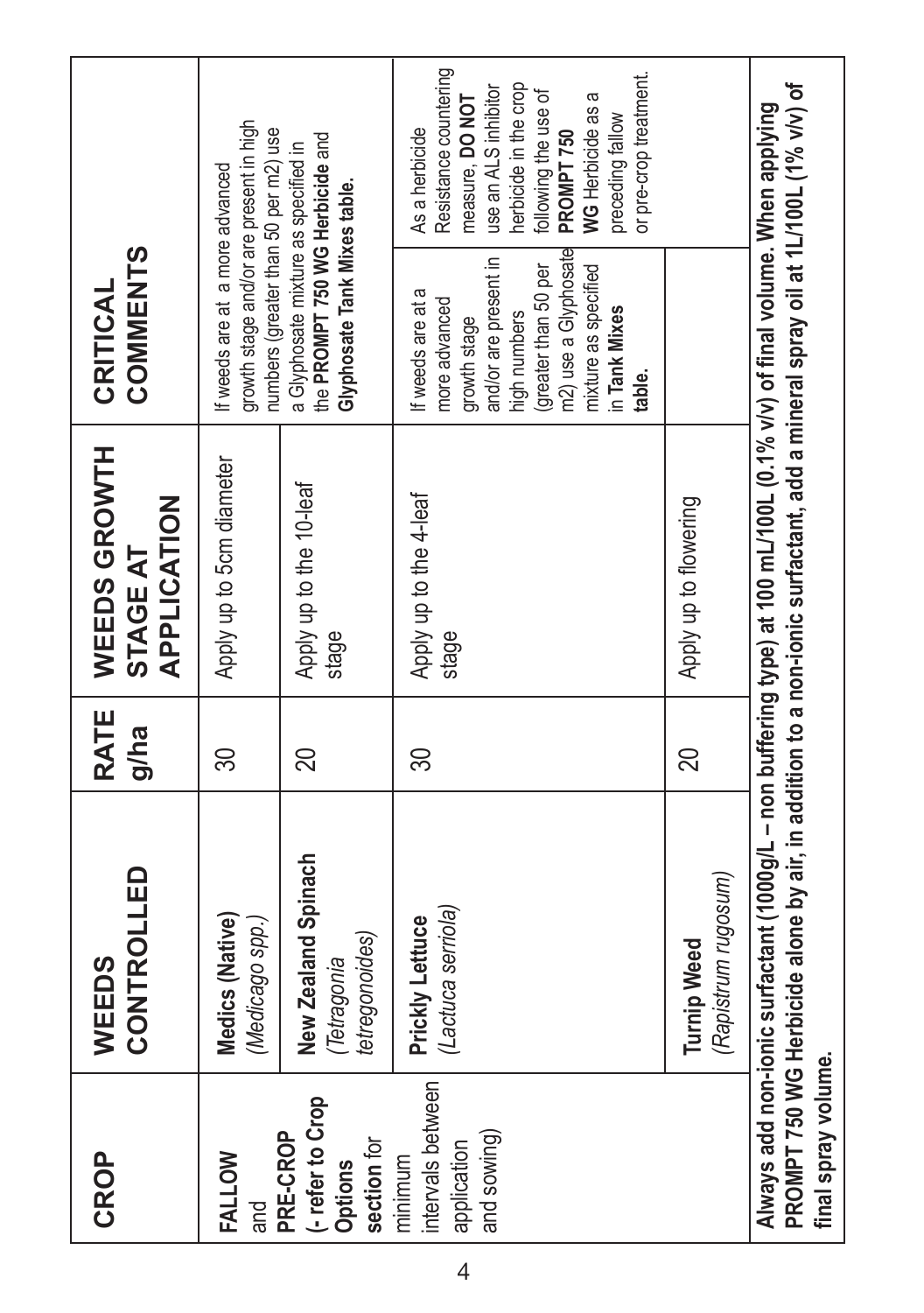|                                             |                                                 |                                     | For the control of these weeds in addition to those in the Prompt 750 WG Herbicide alone table                                                                                                             |                                                                                                   |
|---------------------------------------------|-------------------------------------------------|-------------------------------------|------------------------------------------------------------------------------------------------------------------------------------------------------------------------------------------------------------|---------------------------------------------------------------------------------------------------|
| CROP                                        | CONTROLLED<br>WEEDS                             | <b>RATE</b><br>g/ha                 | WEEDS GROWTH<br><b>APPLICATION</b><br><b>STAGE AT</b>                                                                                                                                                      | COMMENTS<br>CRITICAL                                                                              |
| PRE-CROP<br>FALLOW<br>and                   | (Fallopia convolvulus)<br><b>Black Bindweed</b> | Glyphosate<br>at Rate 1*<br>25 plus | Apply up to the 10-leaf<br>stage                                                                                                                                                                           | Larger weeds are more difficult to<br>For best control, apply to small<br>actively growing weeds. |
| -refer to Crop<br>section for<br>Options    | Common Thornapple<br>(Datura stramonium)        | Glyphosate<br>at Rate 2*<br>20 plus | Apply up to the 8-leaf<br>stage                                                                                                                                                                            | control.                                                                                          |
| intervals between<br>application<br>minimum | (Lamium amplexicaule)<br>Deadnettle             | Glyphosate<br>at Rate 2*<br>25 plus | Apply up to the 10-leaf<br>stage                                                                                                                                                                           |                                                                                                   |
| and sowing)                                 | (Salvia reflexa)<br>Mintweed                    | Glyphosate<br>at Rate 1*<br>15 plus |                                                                                                                                                                                                            |                                                                                                   |
|                                             | Pigweed / Portulaca<br>(Portulaca oleracea)     | Glyphosate<br>at Rate 1*<br>20 plus |                                                                                                                                                                                                            |                                                                                                   |
|                                             | Prickly Lettuce<br>(Latuca serriola)            |                                     | Apply up to the 6-leaf<br>stage                                                                                                                                                                            |                                                                                                   |
| <b>Glyphosate Rates</b>                     |                                                 |                                     | Rate 1 : Choice Glyphosate 700 Soluble Granular Herbicide @ 385g/ha or Glyphosate 450g/L @ 600mL/ha<br>Rate 2 : Choice Glyphosate 700 Soluble Granular Herbicide @ 260g/ha or Glyphosate 450g/L @ 400mL/ha |                                                                                                   |
| APPROPRIATE LEGISLATION.                    |                                                 |                                     | Always add non-ionic surfactant (1000g/L – non buffering type) at 100 mL/100L (0.1% v/v) of final volume.                                                                                                  | NOT TO BE USED FOR ANY PURPOSE, OR IN ANY MANNER, CONTRARY TO THIS LABEL UNLESS AUTHORISED UNDER  |

**Prompt 750 WG Herbicide + Glyphosate Tank Mixes Table – NSW & Qld only**

Prompt 750 WG Herbicide + Glyphosate Tank Mixes Table - NSW & Qld only

**WITHHOLDING PERIOD: NOT REQUIRED WHEN USED AS DIRECTED**

WITHHOLDING PERIOD: NOT REQUIRED WHEN USED AS DIRECTED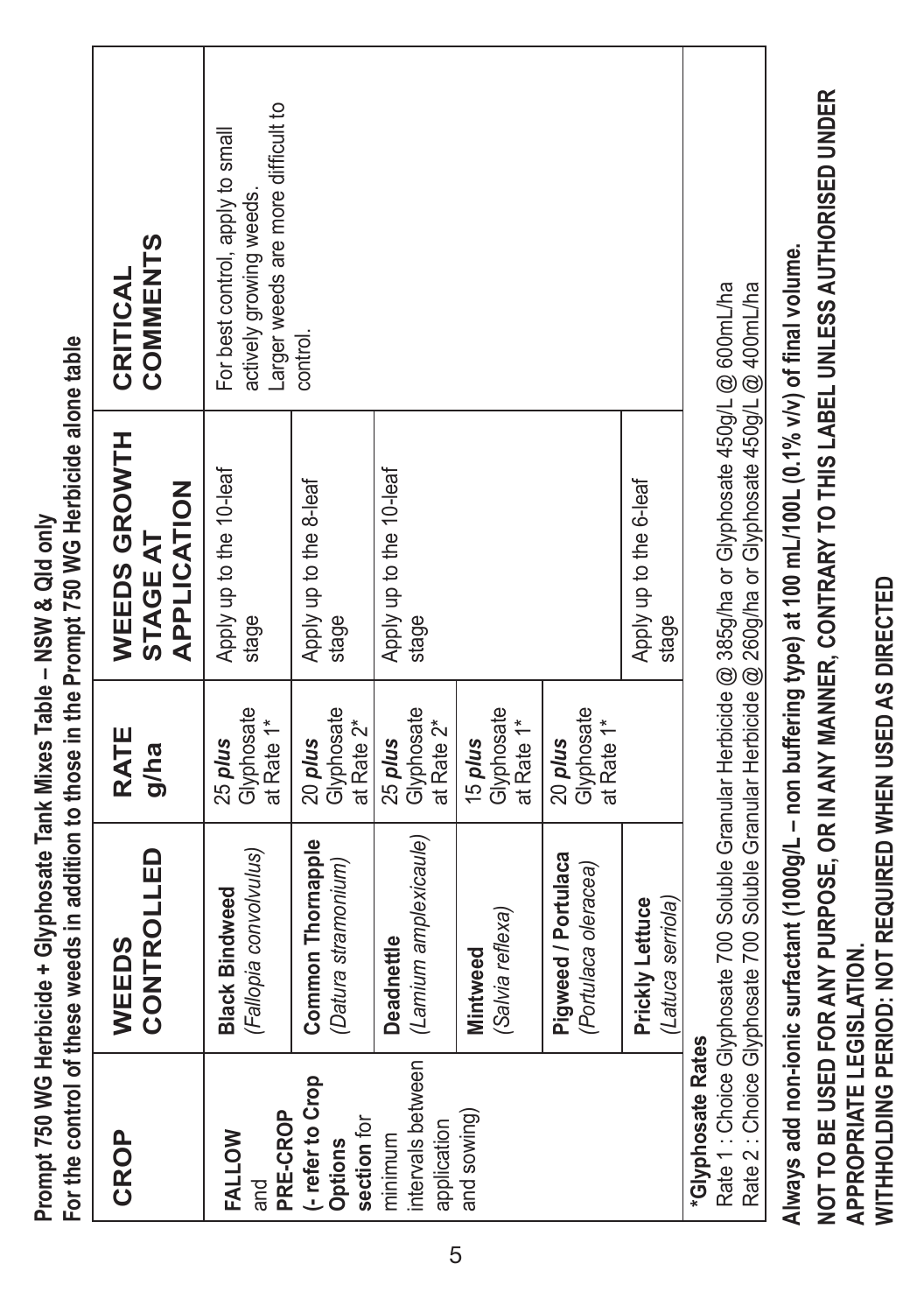# **GENERAL INSTRUCTIONS**

Best results are obtained when **PROMPT 750 WG Herbicide** is applied to young actively growing weeds. The rate will depend on weed spectrum at time of application. The degree of control and duration of effect are dependent on rate used, sensitivity and size of target weeds and environmental conditions at the time of and following application.

**PROMPT 750 WG Herbicide** stops growth of susceptible weeds rapidly. However, typical symptoms of dying weeds (discolouration) may not be noticeable for 1 to 3 weeks after application depending on the environmental conditions and susceptibility. Warm, moist conditions following treatment promotes the activity of Choice **PROMPT 750 WG Herbicide**, while cold, dry conditions delay activity. Weeds hardenedoff by cold weather and/or drought stress will be less susceptible. Where recommended the addition of Glyphosate will enhance knockdown and control of weeds. It also helps minimise the risk of resistant weeds occurring.

#### **CROP SAFETY**

DO NOT apply chlorsulfuron, metsulfuron-methyl or triasulfuron products in a tank mix with **PROMPT 750 WG Herbicide** as a fallow or pre-crop treatment.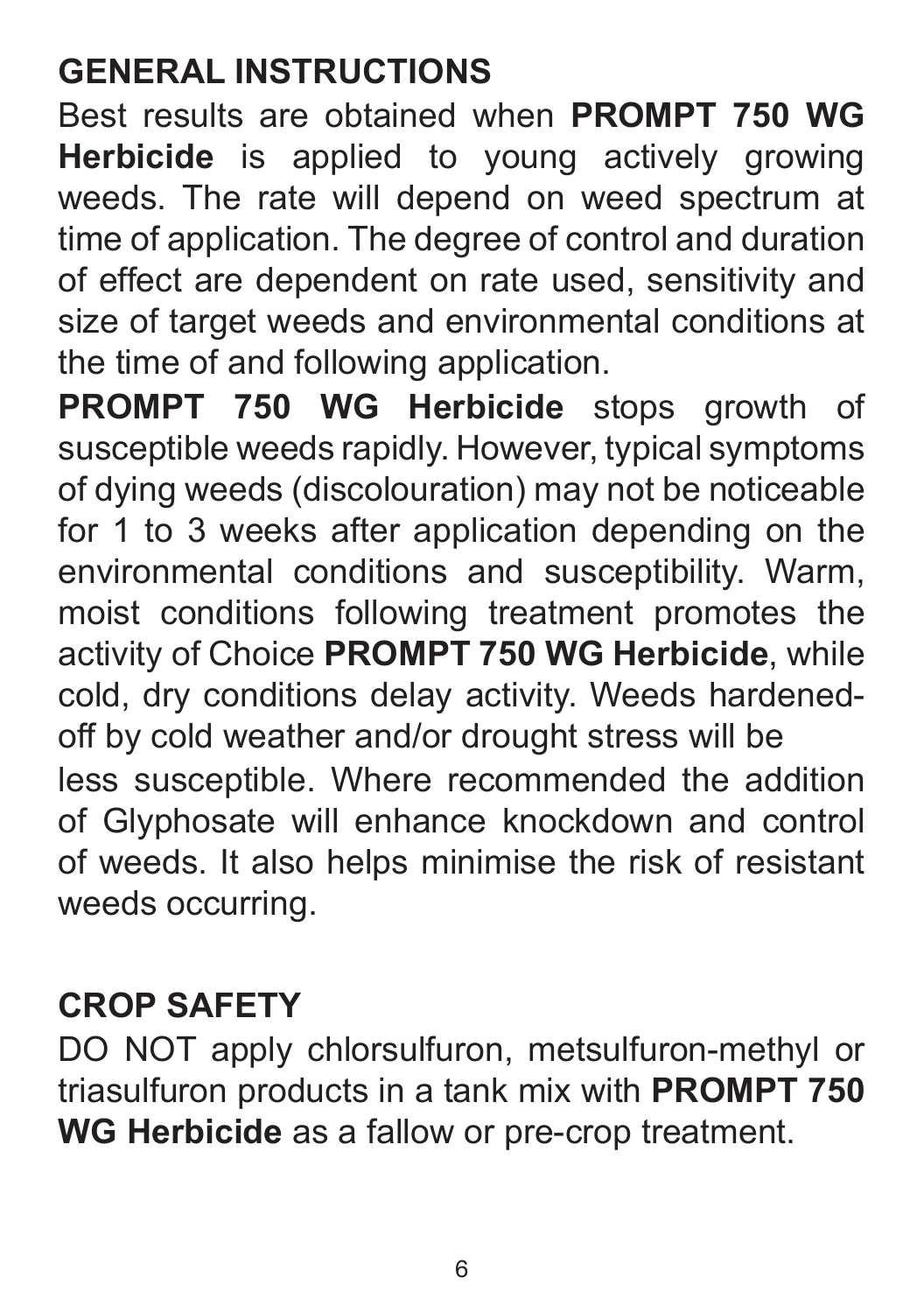# **SPRAY PREPARATION**

**PROMPT 750 WG Herbicide** is a dry flowable formulation to be mixed with water and applied as a spray. Partially fill the spray tank with water. Measure the amount of **PROMPT 750 WG Herbicide** required for the area to be sprayed.

Add the correct amount of **PROMPT 750 WG Herbicide** to the spray tank with the agitation system engaged. Top up to the correct volume with water. The material must be kept in suspension at all times by continuous agitation. In tank mixes, **PROMPT 750 WG Herbicide** must be in suspension before adding the companion herbicide or surfactant/wetting agent.

#### **COMPATIBILITY**

**PROMPT 750 WG Herbicide** is compatible with Glyphosate herbicides.

#### **USE OF SURFACTANT/WETTING AGENT**

Always add non-ionic surfactant (1000g/L – non– buffering type) at 100 mL/100L (0.1% v/v) of final spray volume. When applying **PROMPT 750 WG Herbicide** alone by air in addition to a non–ionic surfactant add a mineral spray oil at 1L/100L (1% v/v) of final spray volume.

#### **GROUND SPRAYING**

Use a boom spray properly calibrated to a constant speed and rate of delivery to ensure thorough coverage and a uniform spray pattern. Avoid overlapping and shut off spray booms while starting, turning, slowing or stopping. Apply a minimum of 50L prepared spray/ha.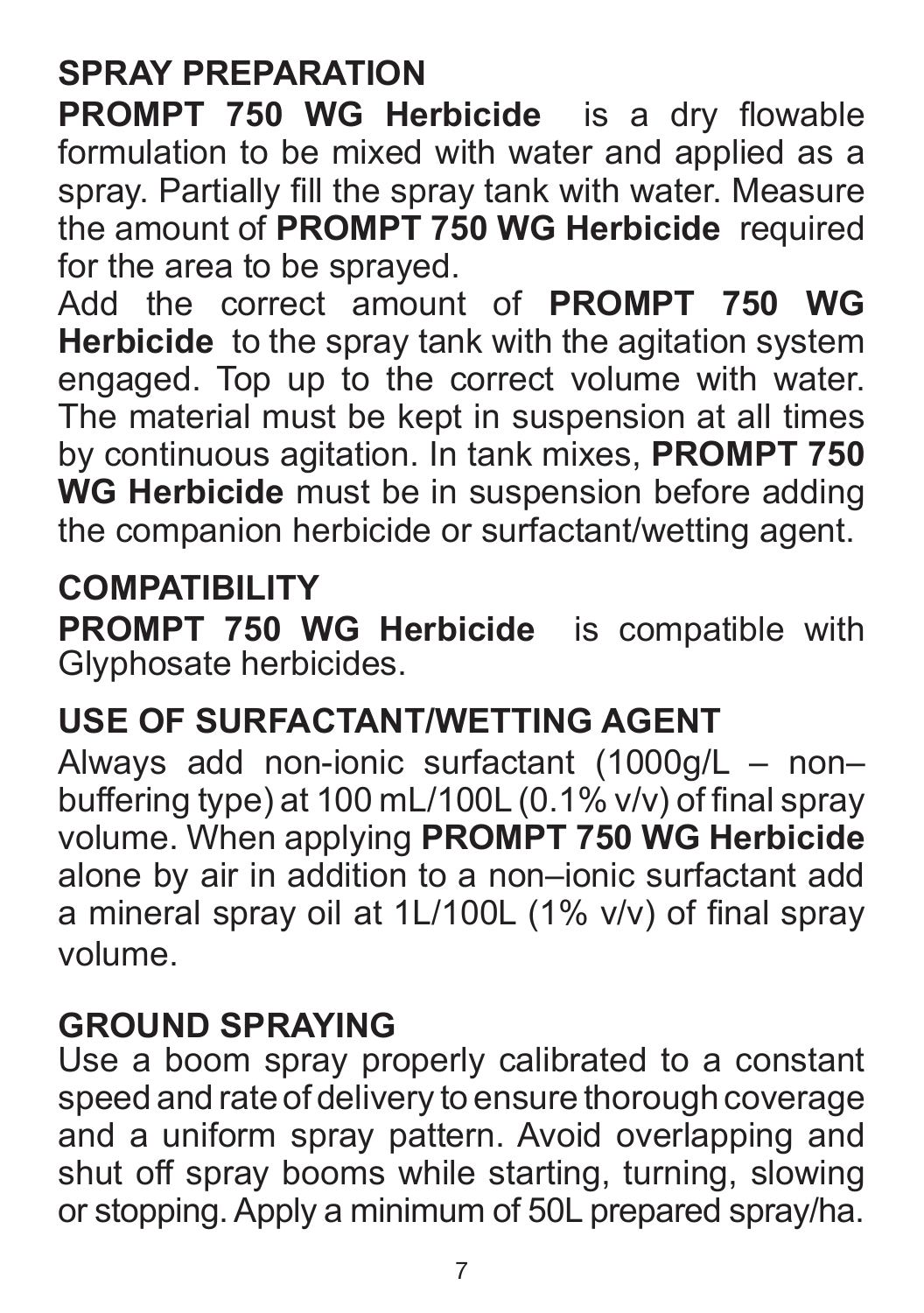# **AERIAL SPRAYING**

Apply a minimum of 20L/ha water. Application in 30L/ ha will improve performance reliability. Avoid spraying in still conditions and in winds likely to cause drift onto adjacent sensitive crops or fallow areas likely to be planted to these crops - see Crop Options section. Turn off spray boom whilst passing over creeks and dams.

**DO NOT** apply when a temperature air inversion is likely to occur.

#### **SPRAYER CLEANUP**

To avoid subsequent injury to crops immediately after spraying thoroughly remove all traces of **PROMPT 750 WG Herbicide** from mixing and spray equipment as follows:

1. Immediately after spraying, drain tank completely. Any contamination on the outside of the spraying equipment should be removed by washing with clean water.

2. Rinse inside of tank with clean water and flush through boom and hoses using at least one-tenth of the spray tank volume. Drain tank completely.

3. Half fill tank with clean water adding household ammonia to give a 1% solution (equivalent ratios include 1/3 litre household ammonia product, containing 9.5% ammonia) for each 100 litres of tank volume. Agitate, and then flush the boom and hoses with the cleansing solution.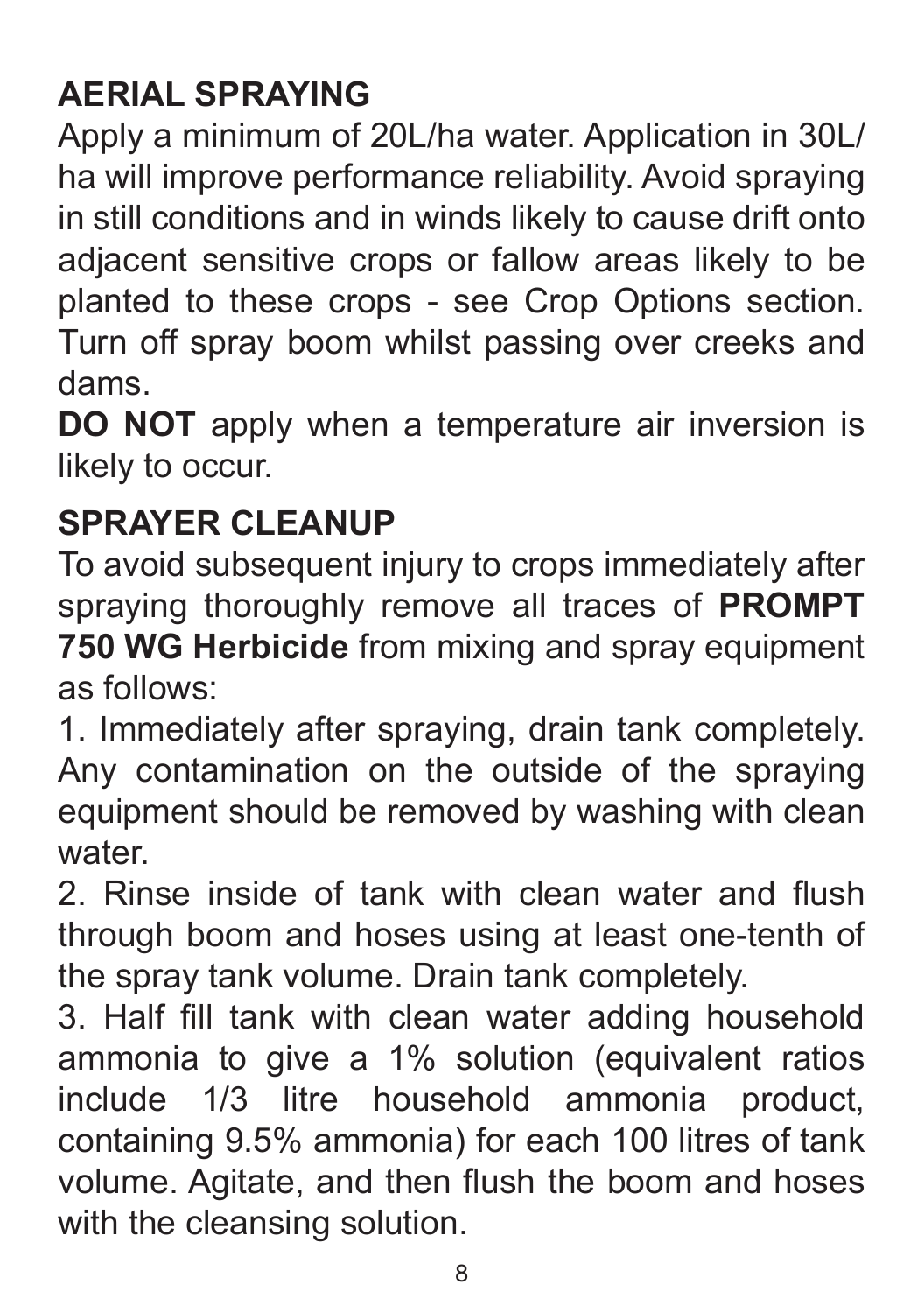Top up with water making sure the tank is completely full and allow standing for 15 minutes with agitation engaged. Again flush the boom and hoses and drain tank completely.

4. Nozzles and screens should be removed and cleaned separately with ammonia solution at the same concentration as used for the sprayer.

5. Rinse the tank with clean water and flush through boom and hoses using at least one-tenth of the spray tank volume. Drain tank completely.

6. **DO NOT** spray the tank rinsate onto sensitive crop or land intended for cropping with sensitive crop.

**NOTE:** IF not possible to drain the tank completely, step 3 must be repeated before going on to step 4.

#### **CROP OPTIONS**

Land previously treated with **PROMPT 750 WG Herbicide** may be sown to any of the specified crops after the interval indicated in the following table:

| Minimum Interval      | Crops (Note 2)                                        |
|-----------------------|-------------------------------------------------------|
| 3 days                | Barley, Oats, Wheat                                   |
| 7 or 21 days (Note 1) | Maize, Mungbeans,<br>Sorghum,<br>Soybeans, Sunflowers |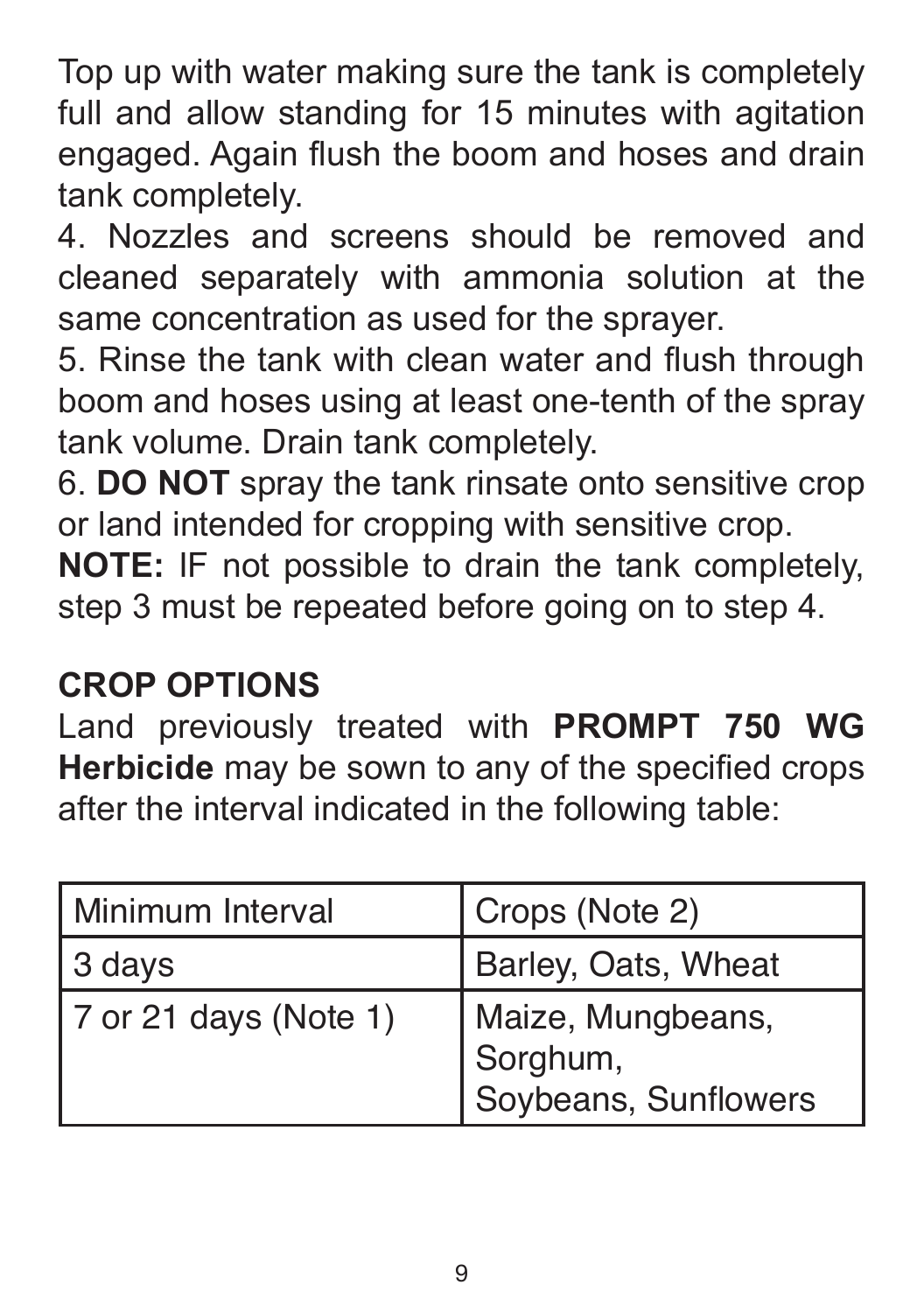#### **Note 1:**

**PROMPT 750 WG Herbicide** is broken down in soil. primarily by chemical hydrolysis, but to a lesser degree by microbial degradation. Breakdown is fastest in warm, wet acid soils and slower in cold, dry alkaline soils. For the above summer crops, if minimum soil temperatures at planting depth are less than or equal to 15°C for three consecutive days, then plant back intervals should be extended to 21 days.

#### **Note 2:**

As a herbicide resistance countering measure, **DO NOT** use a Group B Herbicide in any of these crops following the use of **PROMPT 750 WG Herbicide**  alone as a preceding fallow or pre-crop treatment. Tolerance of other crops (growth through to maturity) should be determined on a small scale before resowing into larger areas.

#### **Resistant Weeds Warning**

# **GROUP B HERBICIDE**

**PROMPT 750 WG Herbicide** is a member of the Sulfonylurea group of herbicides. **PROMPT 750 WG Herbicide** has the Inhibitor of Acetolactate Synthase (ALS) mode of action. For weed resistance management **PROMPT 750 WG Herbicide** is a Group B Herbicide. Some naturally occurring weed biotypes resistant to **PROMPT 750 WG Herbicide**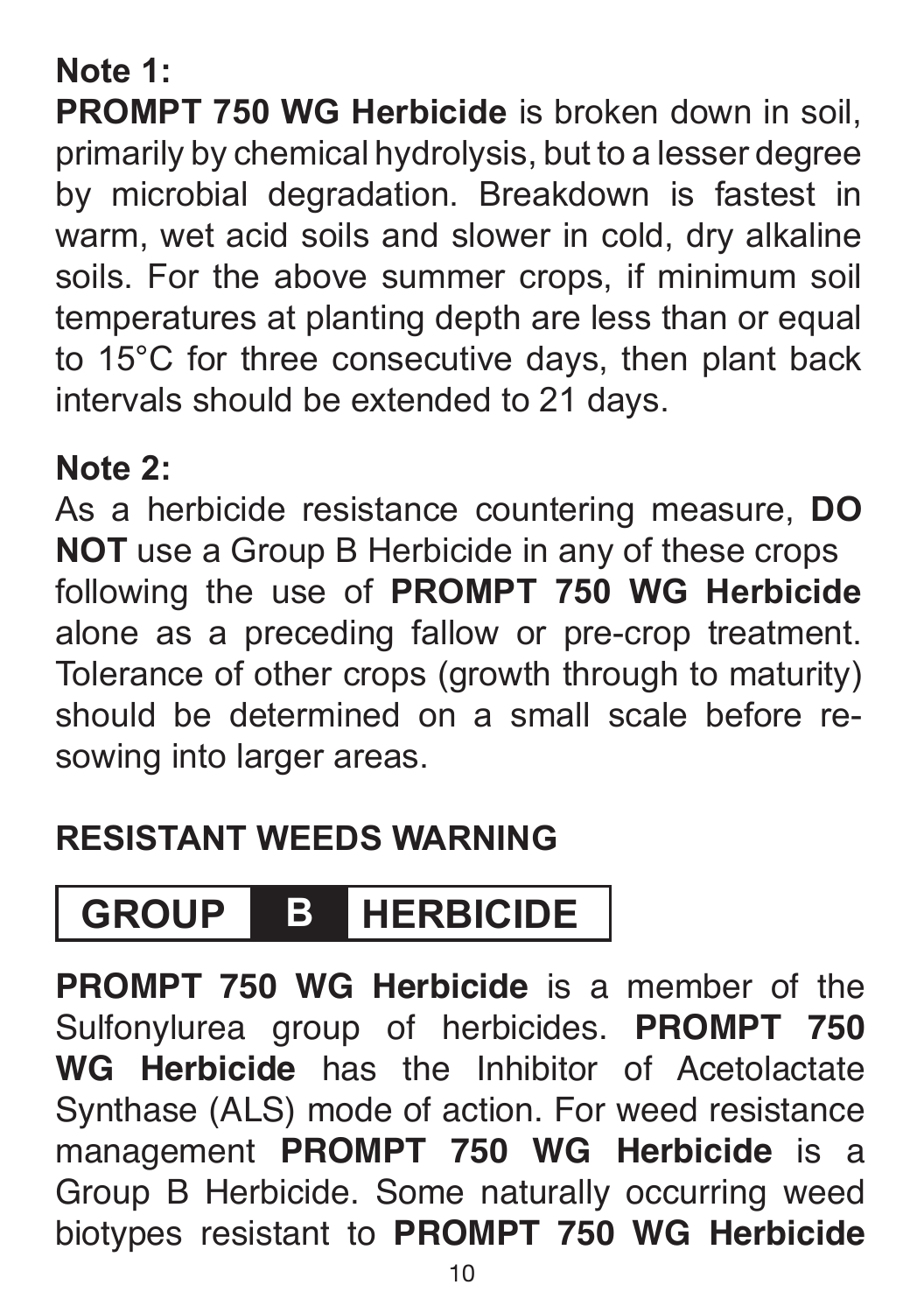and other Group B Herbicides may exist through normal genetic variability in any weed population. The resistant individuals can eventually dominate the weed population if these herbicides are used repeatedly. These resistant weeds will not be controlled by **PROMPT 750 WG Herbicide** or other Group B Herbicides. Since the occurrence of resistant weeds is difficult to detect prior to use, Grow Choice Pty Ltd accepts no liability for any losses that may result from failure of **PROMPT 750 WG Herbicide** to control resistant weeds. Large numbers of healthy surviving weeds can be an indication that resistance is developing. Efforts should be taken to prevent seed set of these survivors. DO NOT use Group B Herbicide against the same weed in the crop following the use of **PROMPT 750 WG Herbicide** alone either as a fallow or pre-crop treatment. This does NOT apply if the fallow or pre-crop use if **PROMPT 750 WG Herbicide** was tank mixed with Glyphosate.

Avoid the prolonged use of Group B Herbicide on the same weed population. If the user suspects that as ALS inhibitor resistant weed is present, **PROMPT 750 WG Herbicide** or other Group B Herbicides recommended for the control of those weeds should not be used. Strategies to minimise the risk of herbicide resistance are available.

Consult your farm chemical supplier, consultant, local Department of Agriculture or Primary Industries, or local Grow Choice Pty Ltd representative.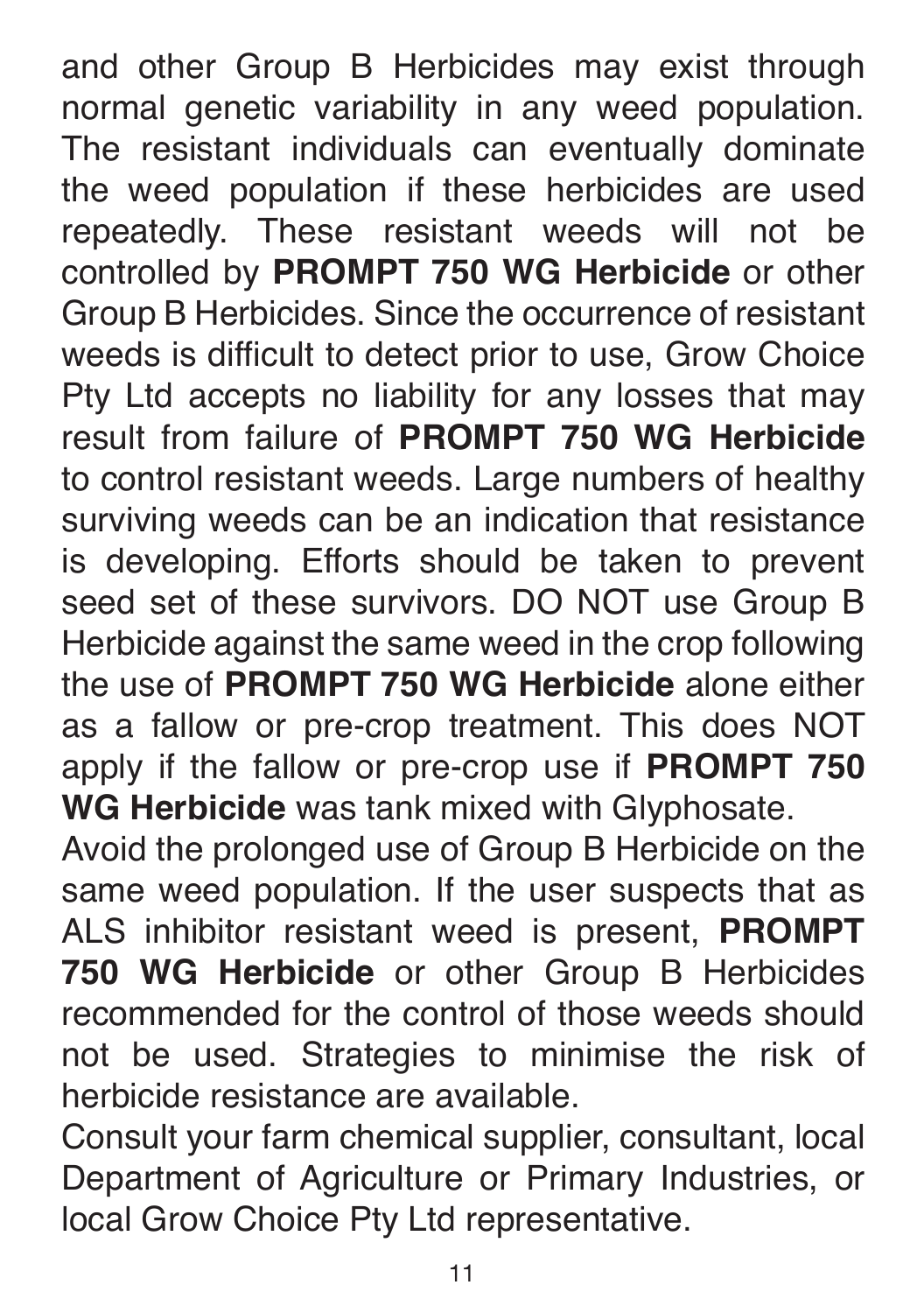#### **PROTECTION OF CROPS, NATIVE AND OTHER NON-TARGETED PLANTS INCLUDING AQUATIC PLANTS.**

Injury to or loss of desirable trees, vegetation including aquatic plants may result from failure to observe the following:

DO NOT apply under weather conditions, or from spraying equipment, that may cause spray to drift onto nearby susceptible plants/crops, cropping lands or pastures.

# **PROTECTION OF WILDLIFE, FISH, CRUSTACEANS AND ENVIRONMENT**

DO NOT contaminate streams, rivers or waterways with the chemical or used containers.

#### **PROTECTION OF LIVESTOCK**

The use pattern is such that a withholding period for harvest or grazing is not required. It is recommended however, not to graze treated areas for 2 to 3 days to ensure adequate control is achieved.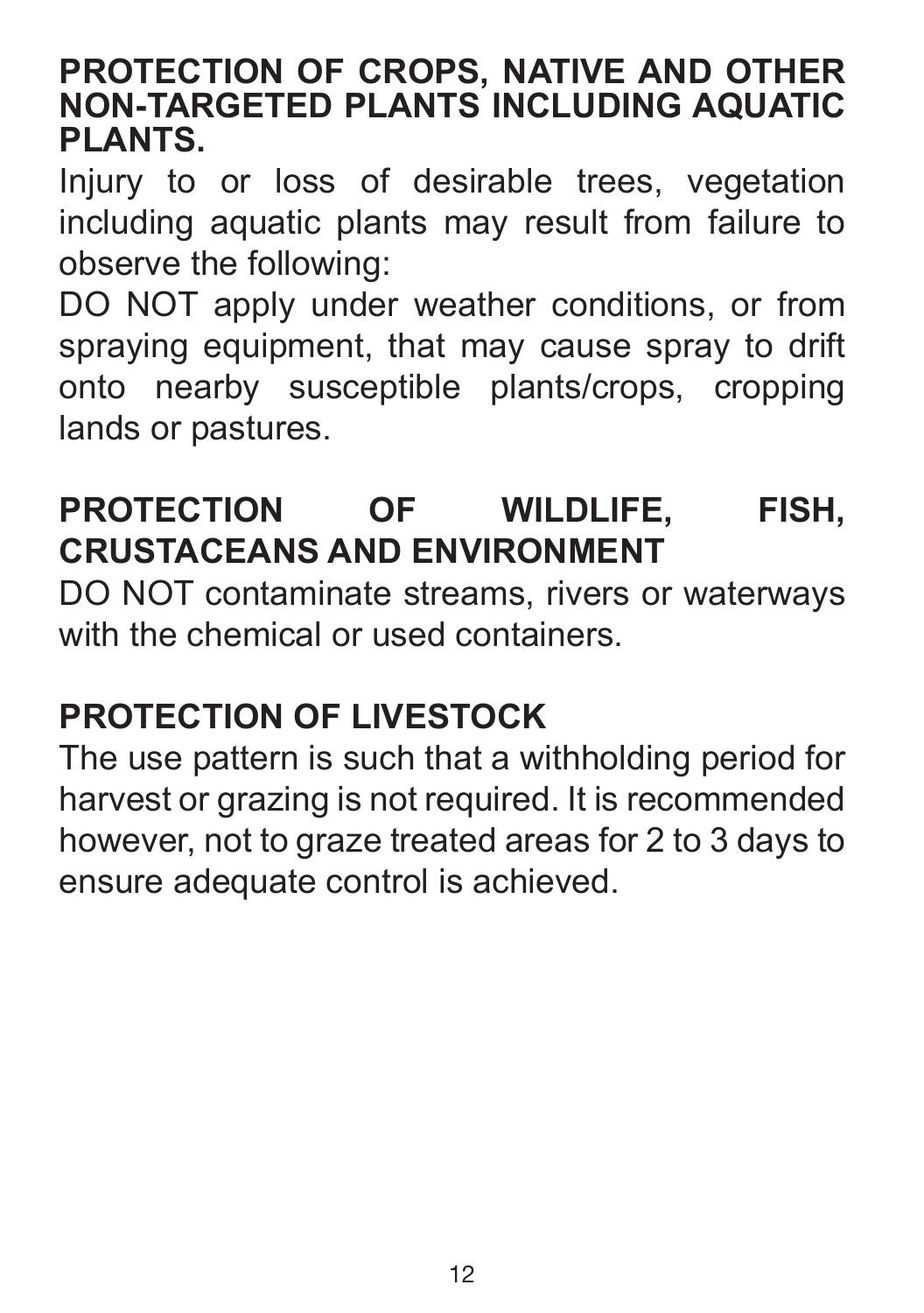# **STORAGE AND DISPOSAL**

Store in the closed, original container in a dry, cool, well-ventilated area, out of direct sunlight. Keep from contact with fertilisers, insecticides, fungicides and seeds. DO NOT re-use container.

Triple-rinse containers before disposal. Dispose of rinsate or any undiluted chemical according to state/ territory legislative requirements.

If recycling, replace cap and return clean containers to recycler or designated collection point.

If not recycling, break, crush or puncture and deliver empty packaging to an approved waste management facility. If an approved waste management facility is not available, bury the empty packaging 500 mm below the surface in a disposal pit specifically marked and set up for this purpose, clear of waterways, desirable vegetation and tree roots, in compliance with relevant local, state or territory government regulations. Do not burn empty containers or product.

#### **SAFETY DIRECTIONS**

Will irritate the eyes. Avoid contact with eyes. When preparing spray wear elbowlength PVC gloves and face shield or goggles. If product in eyes, wash out immediately with water. After use and before eating, drinking, or smoking, wash hands, arms and face thoroughly with soap and water. After each day's use, wash gloves and face shield or goggles.